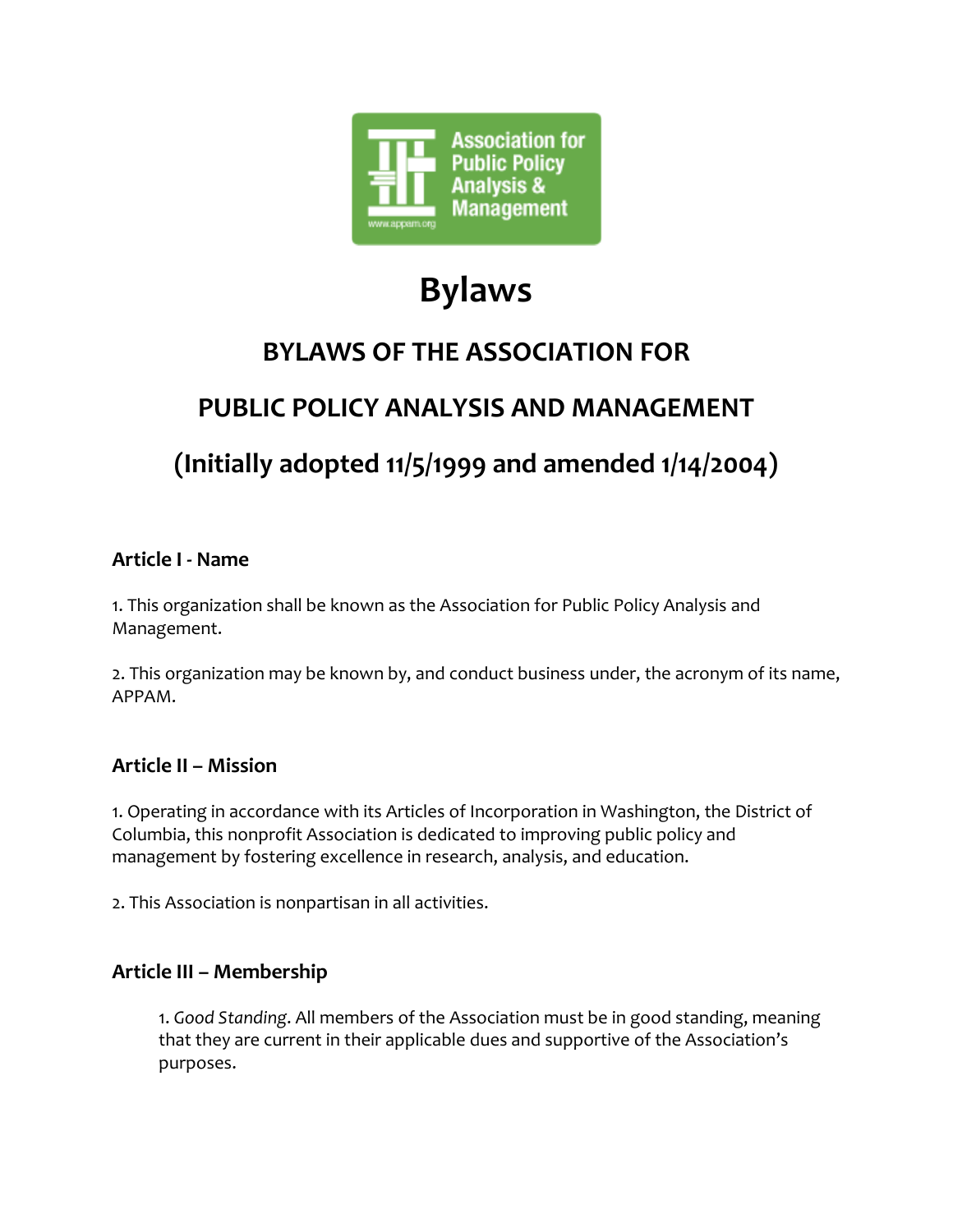2. *Types of Membership:* There shall be the following types of membership: Individual and Institutional.

3. *Individual Membership*. The classes, qualifications, and rights of Individual Members shall be as follows.

a. The classes and qualifications of individual membership are as follows:

(i) Regular Members. Any person may become a Regular Member upon payment of the prescribed dues.

(ii) Student Members. Any undergraduate or graduate student registered in a college or university and not at the same time employed in a full-time position may become a Student Member of the Association by paying the prescribed dues. A person may remain a Student Member for no more than five total years.

(iii) Family Members. Any person within the immediate family of a Regular Member of the Association may become a Family Member by paying the prescribed dues and may remain such as long as there is a Regular Member in the immediate family.

b. The rights of an Individual Member are as follows:

(i) To have one vote in the election of certain Policy Council and Officer positions as provided for herein.

(ii) To have one vote on matters presented for consideration at the Annual Business Meeting or otherwise by the Policy Council in its discretion.

(iii) To join in a petition of at least 10% of all Individual Members so requesting that the President shall schedule a Policy Council meeting to address the matters specified.

4. *Institutional Membership*. The classes, qualifications and rights of Institutional Members shall be as follows.

a. There is one class of Institutional Member. Any organization may become an Institutional Member, including but not limited to nonprofit organizations, forprofit organizations, and governmental agencies, by paying the prescribed dues.

b. The rights of Institutional Members are as follows: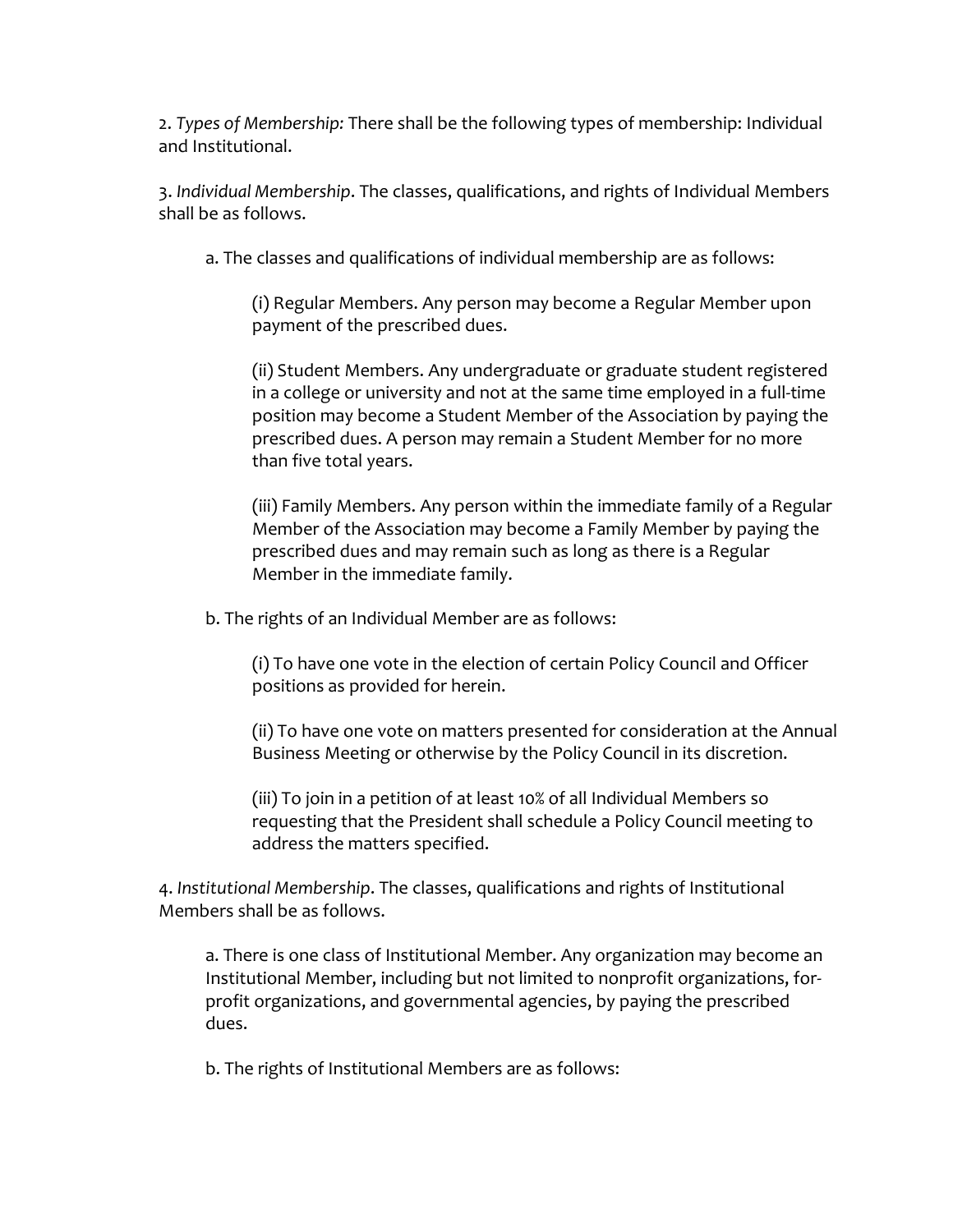(i) Each Institutional Member may appoint one or more representatives to the Committee of Institutional Representatives.

(ii) Each Institutional Member may cast one vote on matters considered by the Committee of Institutional Representatives.

### **Article IV - Policy Council**

1. *Designation and Composition*. The Association shall be governed by a Board of Directors to be called the Policy Council. The Policy Council shall consist of no more than thirty two twelve regular members elected to the Council as specified in these Bylaws, threefour institutional members, two student members, and the Officers of the Association, the executive director of APPAM and the editor of the Journal of Policy Analysis and Management.

2. *Powers and Responsibilities*. Unless so limited or proscribed elsewhere in these Bylaws, the Policy Council shall be responsible for overseeing the planning, organizing, and supervising of all activities of the Association, including conferences, publications, and the Association's fiscal affairs. It may give direction to the officers and committees and adopt policies for the conduct of the Association's business in accordance with the Bylaws.

3. *Delegation of Authority to the Executive Committee*. Unless otherwise determined by a Resolution of the Policy Council, an Executive Committee consisting of the Officers shall have the power to act for the Policy Council between Council meetings when there is an urgent need to act.

4. *Schedule and Conduct of Meetings*. The Policy Council shall meet in the spring of each year, in the fall prior to the Annual Business Meeting of the Association, and more often at the Council's discretion or the call of the President. Meetings of the Policy Council may be called upon two weeks notice, either by written notice duly served on, sent by mail, or faxed or sent by electronic mail with a follow-up confirmatory phone call, and may be held at such place as determined by the Council. Meetings may be held at any time without notice if all the Council members are present, or at any time, if before or after the meeting those not present waive notice of the meeting in writing. A majority of voting members of the Council (regular, institutional, and officers) shall constitute a quorum. Unless otherwise provided for in these Bylaws, The Council shall act by majority vote of the members attending. The President of the Association shall be responsible for forming the agenda and serving as chair of the Policy Council unless unable to perform the duty.

5. *Election of Members*. The election of members of the Policy Council shall be as follows:

a. Regular Members. Every year, seventhree new regular members of the Policy Council shall be elected to a four-year term by ballot of all the individual members of the Association. The Nominating Committee shall endeavor to produce and announce each year prior to the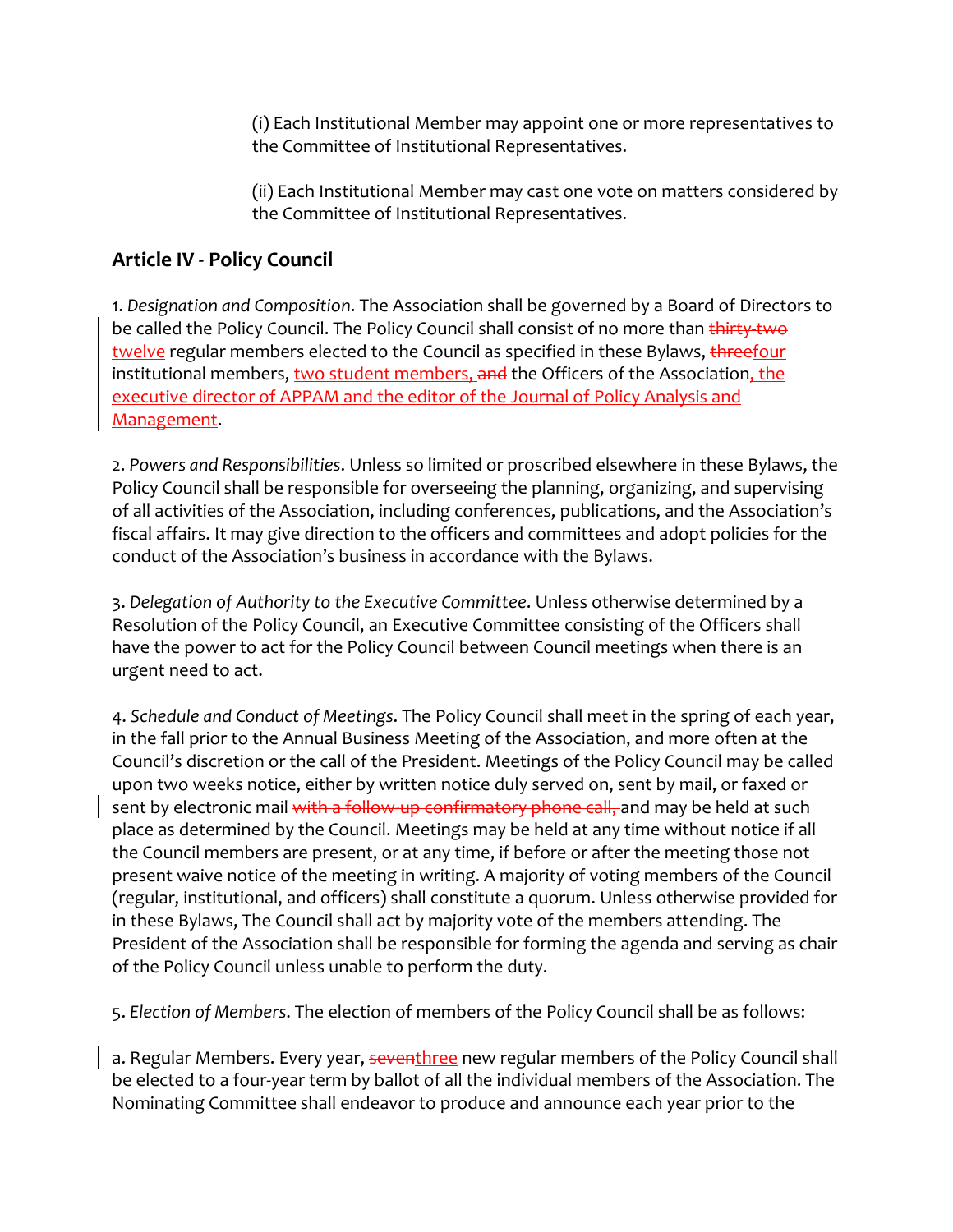Annual Business Meeting a slate of at least twelvesix  $(12)(6)$  candidates for membership on the Policy Council, including at least two self-identified practitioners and at least four academics. In even numbered years, at least two of the academics must be early career nominees, defined as being within 10 years of the receipt of their terminal degree. Current and former Policy Council members are eligible for re-election. At least three (3) of the persons nominated on the ballot must be self-identified practitioners.

Otherwise, this slate shall meet standards of diversity and representation as set by the Policy Council. The Policy Council shall conduct an approval review of the report of the Nominating Committee and the slate shall be submitted to the Annual Business Meeting. Additional nominations sponsored by at least 25 members of the Association may be offered from the floor of the Annual Business Meeting. Ballots must be distributed to all Individual Members within sixty (60) days after the Annual Business Meeting and only ballots returned within thirty (30) days may be counted for purpose of the election. Each year, The two  $(2)$ one (1) self-identified practitioners who receives the largest number of votes among the selfidentified practitioners on the ballot is are elected to the Policy Council;. In odd numbered years, the two (2) academics that receive the largest number of votes among the academics on the ballot are elected to the Policy Council. In even numbered years, the one (1) academic identified as "early career" that receives the largest number of votes on the ballot is elected to the Policy Council, along with the one (1) academic not flagged as an "early career" academic that receives the largest number of votes. the remainder of those elected being the persons who receive the greatest number of votes among all the other nominees. The terms of the newly elected regular members of the Policy Council shall begin immediately upon the counting of the ballots.

b. Institutional Members. Each year, Tthe Committee of Institutional Representatives shall elect  $t$  and  $(1)$  persons to be a voting members of the Policy Council. This ese institutional members of the Council shall serve for a terms not to exceed four years as determined by the Committee of Institutional Representatives. The Committee of Institutional Representatives shall determine procedures for electing the  $t$ hree one  $(1)$ institutional members of the Council. The terms of the institutional members of the Council shall begin when designated by the Committee of Institutional Representatives.

c. Student Members: Each year, a student will be appointed to serve a two-year term on the Policy Council. The appointee(s) must be student members of APPAM, in good standing, and must be enrolled at least half time, at the time of appointment, in a graduate program of an institutional member. The students will be appointed to the Policy Council by a committee co-chaired by the APPAM President and the Chair of the Institutional Representatives. The committee will solicit nominations broadly from among institutional members and student members. The rest of the committee members and the methodology of appointment would be determined by the APPAM President.

6. *Interim Vacancies*. In the case of a vacancy in a regular member position of the Policy Council, the Council may appoint another person to serve the remainder of the term with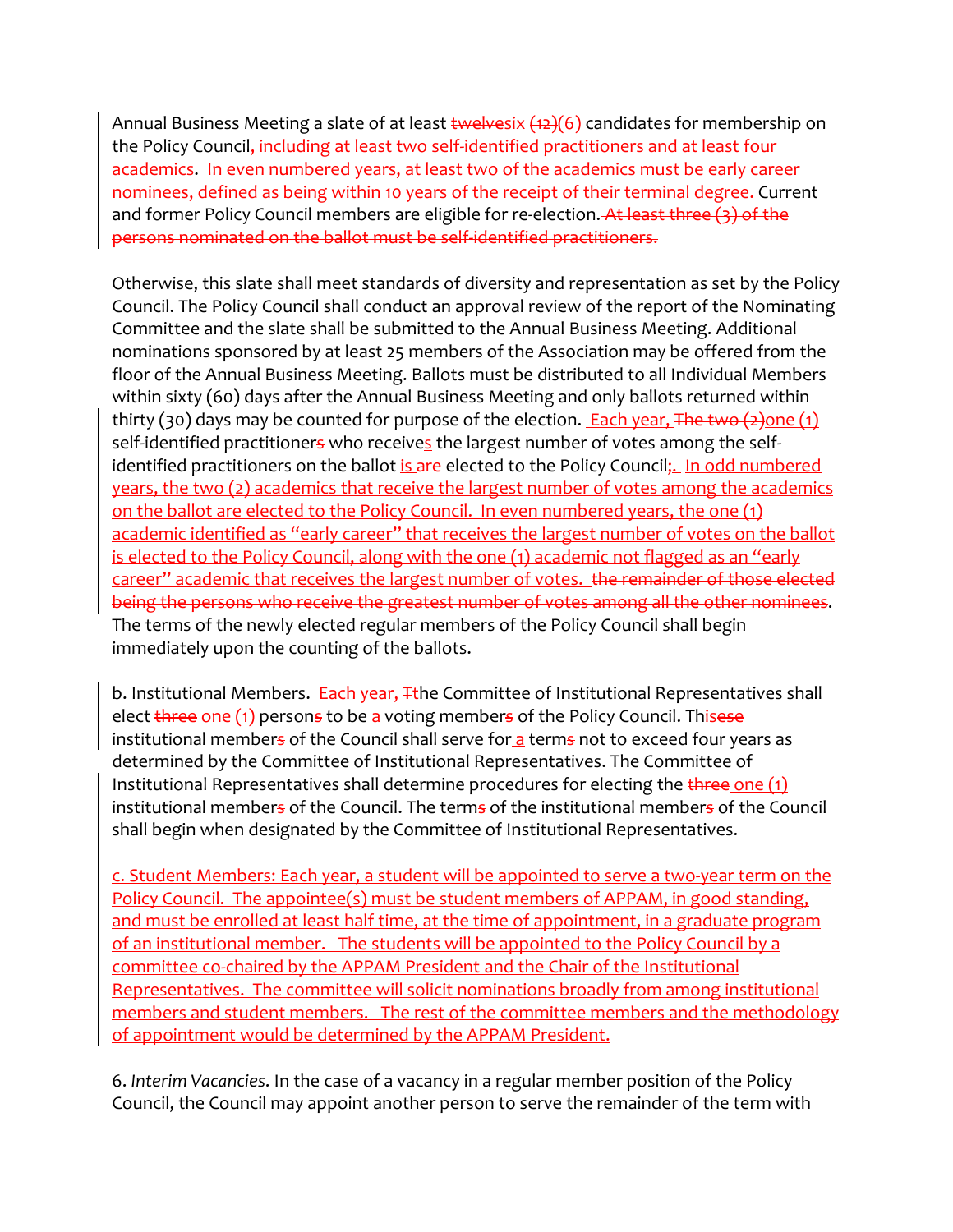the condition that a Council member chosen to fill an interim term extending beyond the next Annual Business Meeting must be re-elected to the office by the Annual Business Meeting. Additional nominations for the position sponsored by at least 25 members of the Association may be offered from the floor of the Annual Business Meeting. If the position is contested, the candidates must be voted upon by the Individual Members according to the procedure specified in section  $IV(5)(a)$  of these Bylaws. In the case of a vacancy in an institutional member position of the Policy Council, the Committee of Institutional Representatives may appoint a person to fill the vacancy at the committee's next meeting.

## **Article V - Officers**

1. *Designations and Voting Rights*. The regular Officers of the Association shall be a President, a President-Elect, an Immediate Past President, two Vice-Presidents, a Secretary, a Treasurer, and the Chair of the Committee of Institutional Representatives. The *ex officio* Officers of the Association shall be an Executive Director, and the Editor of the Association's research journal, currently titled the *Journal of Policy Analysis and Management*. All regular Officers shall vote in any meetings of the Executive Committee and the Policy Council. The Executive Director and the Editor shall not vote in any meetings of the Executive Committee or of the Policy Council.

2. *Terms and Duties*. The terms and duties of the Officers shall be as follows:

a. President-Elect. The President-Elect shall serve a one-year term. The President-Elect is the Program Chair and shall plan and conduct the Association's Fall Research Conference. The President-Elect may appoint members of the Program Committee to assist in planning and organizing the Annual Research Conference.

b. President. The President shall serve a one-year term. The President is the chief executive officer of the Association. Duties of the President include supervising the Executive Director, chairing meetings of the Policy Council and Executive Committee, appointing members of standing and special committees as specified in the Bylaws, presiding at the Annual Business Meeting, representing the Association whenever called upon to do so, and to see that the business of the Association is faithfully transacted. The President shall make an address to the Annual Business Meeting on a topic of interest to the field of public policy and management that shall be published in the Association's research journal.

c. Immediate Past President. The Immediate Past President shall serve a one-year term. The Immediate Past President shall contribute to continuity in the Association's leadership by serving as an officer and a member of the Policy Council. The Immediate Past President also shall be a voting member of the Nominating Committee.

d. Vice-President. The two Vice-Presidents shall serve staggered terms of two years each with the prior elected being the Senior Vice-President. Duties of a Vice-President include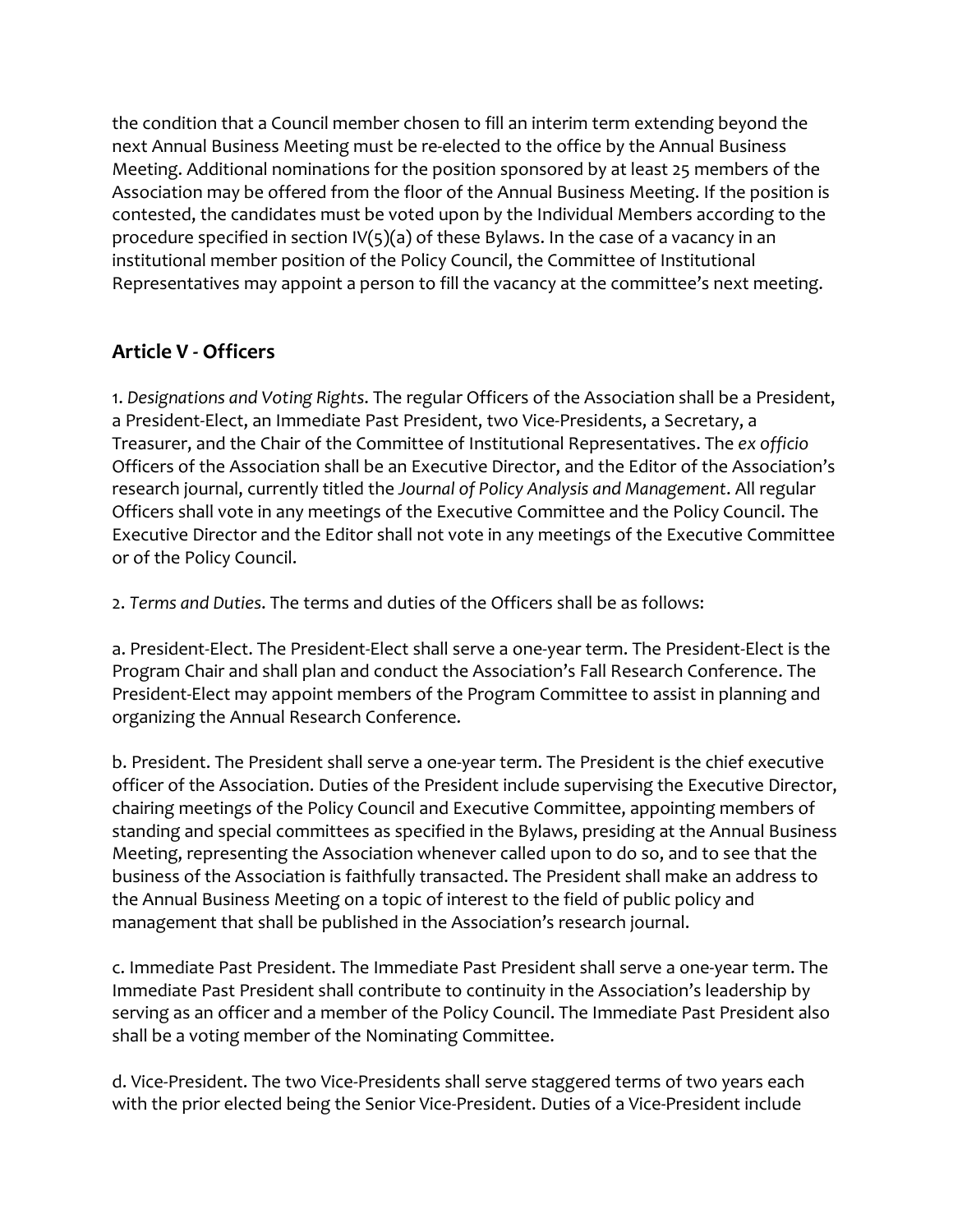fulfilling the duties of the President when necessary and undertaking special assignments as directed by the President.

e. Secretary. The Secretary shall serve a two-year term. The Secretary shall approve and have custody of the minutes of business meetings of the Policy Council and of the Annual Business Meeting, and shall report the actions of the Policy Council to the Annual Business Meeting.

f. Treasurer. The Treasurer shall serve a two-year term. In coordination with the Executive Director, the Treasurer shall review and approve the arrangements for the receipt, custody, and disbursement of Association funds, and for keeping the Association's accounts. The Treasurer shall present an annual budget to the Policy Council for approval and report the Association's fiscal condition to the Annual Business Meeting. The Treasurer shall make recommendations about investments of surplus funds to the Policy Council. The Treasurer shall seek to advance the interests of the Association in adding to its financial resources.

g. Chair of the Committee of Institutional Representatives. The Chair of the Committee of Institutional Representatives shall serve a two-year term. The Chair of the Committee of Institutional Representatives shall organize the committee's agenda and be the primary representative of the Institutional Members of the Association to the Policy Council.

h. Executive Director. The Executive Director shall serve at the will of the President. The Executive Director is the chief operating officer of the Association. Under the direction of the President and the Executive Committee, the Executive Director shall manage the ongoing operations of the Association and shall hire and supervise additional temporary and permanent staff as needed. The Executive Director shall work with all Officers to assure efficient and equitable administrative and financial operation of the Association, and shall undertake special assignments as directed by the President and the Executive Committee.

i. Editor of the Association's Research Journal. The Editor of the Association's research journal shall serve a five-year term. The Editor shall have authority over editorial production of the journal, including the acceptance of manuscripts for publication and the inclusions of other materials in the journal.

3. *Election of Officers*. The election of Officers shall be as follows:

a. Chair of the Committee of Institutional Representatives. The Chair of the Committee of Institutional Representatives shall be elected by the members of the Committee of Institutional Representatives according to procedures established by the committee unless otherwise provided for in these Bylaws.

b. President-Elect, Vice President, Secretary, Treasurer. Prior to the Annual Business Meeting, the Nominating Committee shall produce each year a slate consisting of at least one nominee for President-Elect, Vice President, and depending on vacancy, Secretary and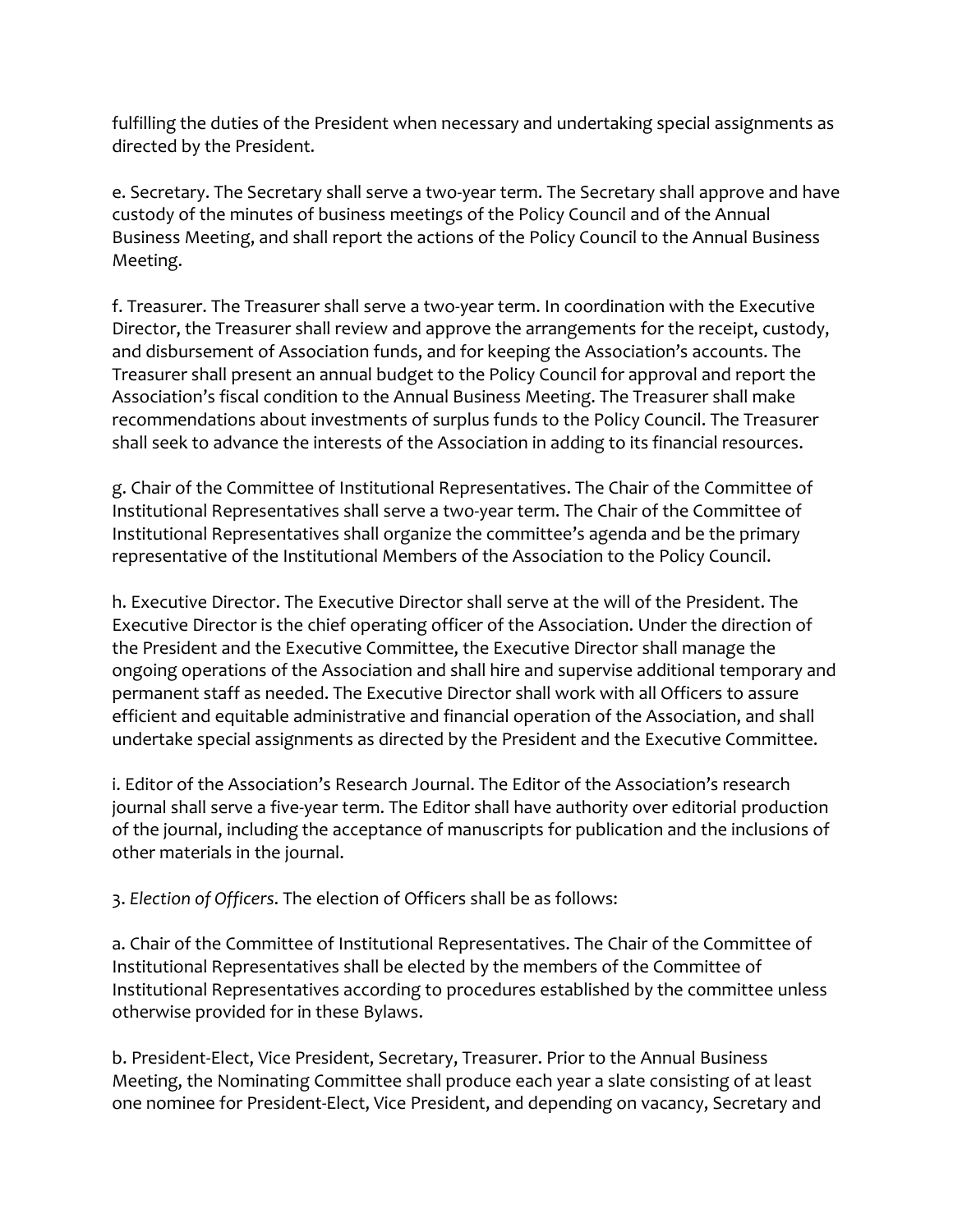Treasurer. This slate shall meet standards of diversity and representation as set by the Policy Council. The Policy Council shall conduct an approval review of the report of the Nominating Committee and the slate shall be submitted to the Annual Business Meeting. Additional nominations sponsored by at least 25 members of the Association may be offered from the floor of the Annual Business Meeting. A quorum being present, the Individual Members of the Association in attendance at the Annual Business Meeting may elect a candidate to office for any uncontested regular Officer position. Whenever there is a contest for regular Officer position, such elections shall be conducted by ballot of the entire membership according to the rules and procedures also governing Policy Council elections as provided in these Bylaws under section IV(5)(a). Each contested election for President-Elect, Vice President, Secretary or Treasurer shall be determined by a plurality of those voting on the particular office. The terms of newly elected officers of the Association shall begin immediately following the Annual Business Meeting, or, in the case of a contested election, upon the counting of the ballot, except that an Officer's term shall in no event expire until that Officer's successor assumes office.

c. President and Immediate Past President. The person completing the term as Presidentelect automatically shall succeed to the office of President, and the person completing the term as President automatically shall become Immediate Past President.

d. Executive Director. When a vacancy in the position of Executive Director arises, the President shall be responsible for advertising the position broadly and serving as chair of the committee to select the Executive Director from among the applicants for the position. The President shall have final authority in the selection of the Executive Director.

e. Editor of the Association's Research Journal. When a vacancy in the position of Editor arises, the President shall be responsible for soliciting bids from the Institutional Members to host the editorial office. The President shall appoint a committee to review the bids and make recommendations to the Executive Committee and the Policy Council. The Policy Council shall have final authority in the selection of the editor.

4. *Interim Vacancies*. The President-Elect shall automatically succeed to the office of President in case of a vacancy in the position of President or the inability of the President to perform the duties of the office. The senior Vice President shall automatically succeed to the office of President-Elect in case the office becomes vacant or the President-Elect is unable to perform the duties of the office. A President-Elect or Vice President who succeeds to an unexpired term of less than four months shall also serve as President or President-Elect for the year following the unexpired term. Interim vacancies in the office of the junior Vice-President, Secretary, and Treasurer shall be filled by the Policy Council. In case of a vacancy in the position of the Chair of the Institutional Representatives, the Committee of Institutional Representatives shall elect another person to complete the remainder of the term.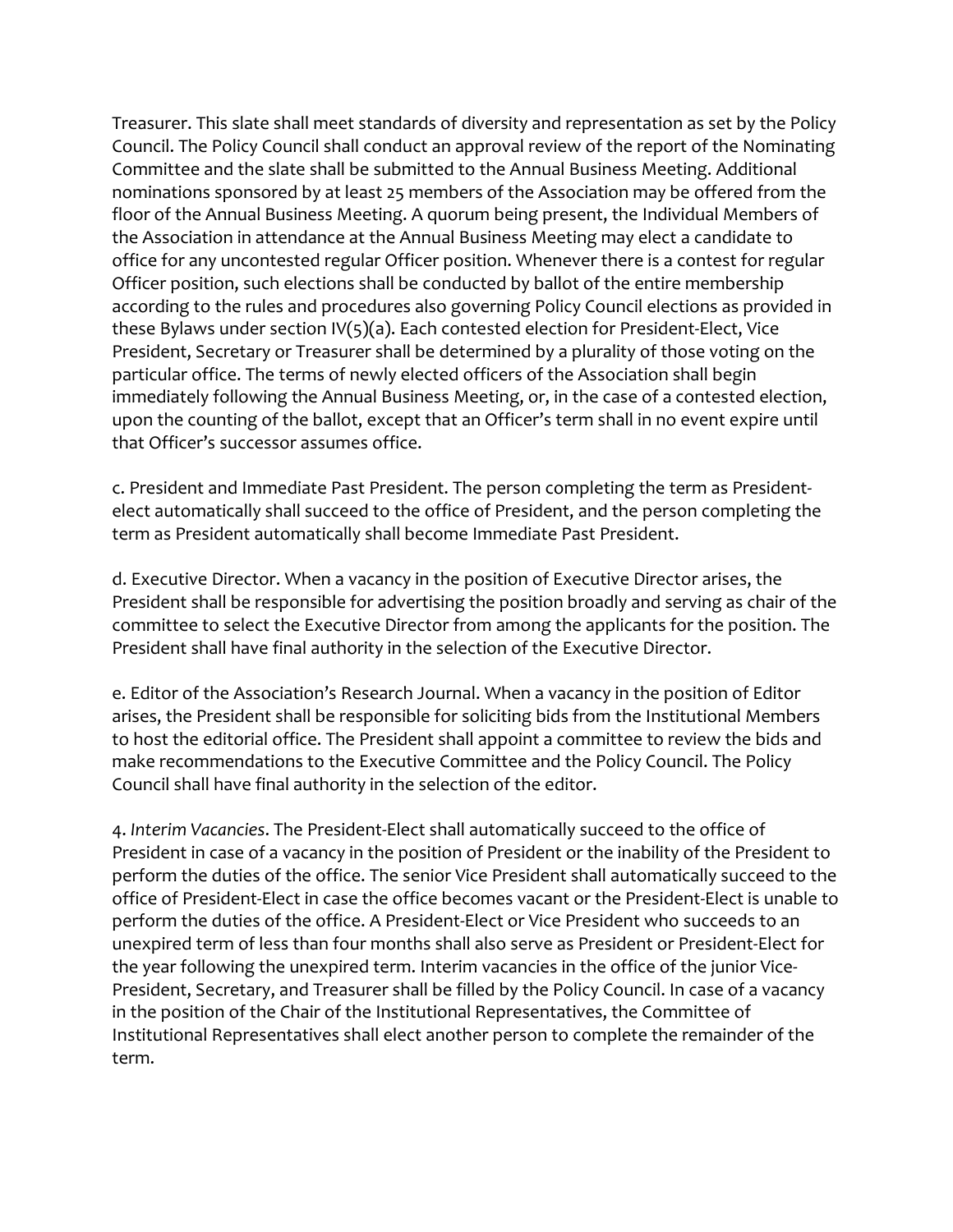### **Article VI - Meetings**

1. The Association may conduct a variety of meetings, including an Annual Business Meeting, a Fall Research Conference, a Spring Conference, and other meetings and conferences on specialized topics as deemed appropriate by the Policy Council or the Executive Committee.

2. An Annual Business Meeting shall be held each year to receive reports from Officers and committees of the Association, elect Officers of the Association as prescribed in these Bylaws, set membership dues of the Association upon recommendation of the Policy Council, and resolve other matters referred to it by the Policy Council or Executive Committee. Fifty (50) Individual Members of the Association either present or voting on a matter shall constitute a quorum of the Individual Members at the Annual Business Meeting and otherwise. The date, time, and location of the Annual Business Meeting shall be determined by the Policy Council and announced to all members of the Association at least ninety (90) days in advance.

3. Unless otherwise specified in the Bylaws, all other Member meetings or voting shall be announced at least thirty (30) days in advance, by written notice or by actual voting ballots sent by mail, or faxed, sent by electronic mail, or otherwise available for electronic voting.

#### **Article VII: Voting Procedures**

1. Members of the Association shall not be entitled to vote except as the right to vote shall be conferred by the Articles of Incorporation or these Bylaws.

a. Unless the Articles of Incorporation or Bylaws provide otherwise, voting on all matters may be conducted by mail, telephone call, telegram, cablegram, electronic mail, or any other means of electronic or telephonic transmission, provided, that the member states, or submits information from which it can be determined, that the method of voting chosen was authorized by the member.

b. A member entitled to vote may vote in person or, unless the Articles of Incorporation or the Bylaws otherwise provide, may authorize another person to act for such member by proxy. No proxy shall be valid after 11 months, unless otherwise provided in the proxy. Without limiting the manner in which a member may authorize another person to act for the member as proxy under this section, the following shall constitute a valid means by which a member may grant a proxy:

(i) A member may execute a writing authorizing another person to act for the member as proxy. The writing may be executed by the member or the member's authorized officer, director, employee, or agent signing the writing, or causing the person's signature to be affixed to the writing, by any reasonable means, including a facsimile signature.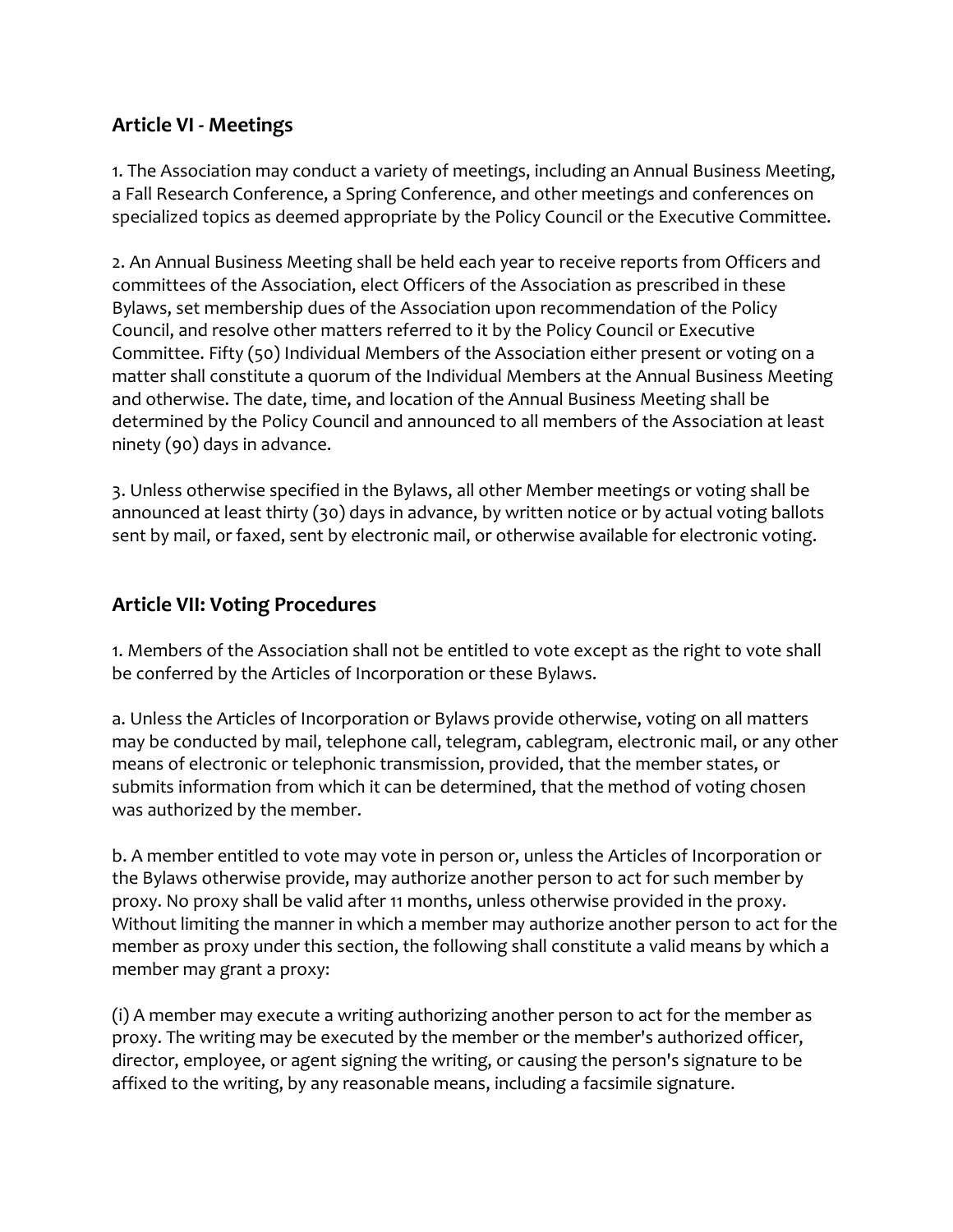(ii) A member may transmit a telephone call, telegram, cablegram, electronic mail, or other means of electronic or telephonic transmission to a person to authorize that person to act for the member as proxy, and the member may state any restrictions or directions on the proxy holder's voting.

(iii) A copy, facsimile, or other reliable reproduction of the writing or transmission of a proxy may be substituted or used in lieu of the original writing or transmission for any purpose for which the original writing or transmission could be used; provided, that the copy, facsimile, or other reproduction is a complete reproduction of the entire original writing or transmission.

(iv) A person appointed by the Association shall determine the validity of proxies and ballots shall by specifying whether the proxy designation was by telephone call, telegram, cablegram, electronic mail, or other means of electronic or telephonic transmission.

2. For Individual Members of the Association or the Policy Council or the Executive Committee to carry a matter, a majority of the votes cast on a matter where a quorum is present shall be necessary for the adoption thereof unless a greater or lesser proportion is required by law or these Bylaws.

3. For the Policy Council and the Executive Committee, any action required by law to be taken at a meeting may be taken without a meeting if consent in writing, setting forth the action so taken, is signed by all of those entitled to vote with respect to the subject matter thereof.

4. Any Policy Council members, or members of a committee, or Members of the Association may participate in any meeting where such arrangements have been made of the Council or committee by means of a conference telephone or other telecommunications device which allows all persons participating in the meeting to hear each other (as may be accomplished through the use of a telephone) and such participation in a meeting shall be deemed present in person at such meeting.

### **Article VIII - Committees**

1. Regular standing committees of the Association shall be as follows: the Executive Committee, the Nominating Committee, the Fall Conference Program Committee, the Ph.D. Dissertation Award Committee, and the Committee of Institutional Representatives. The composition and duties of the Executive Committee and the Committee of Institutional Representatives are specified elsewhere in these Bylaws.

2. The Nominating Committee shall consist of eight persons including six appointed members, the Immediate Past President, and the Executive Director (ex officio and not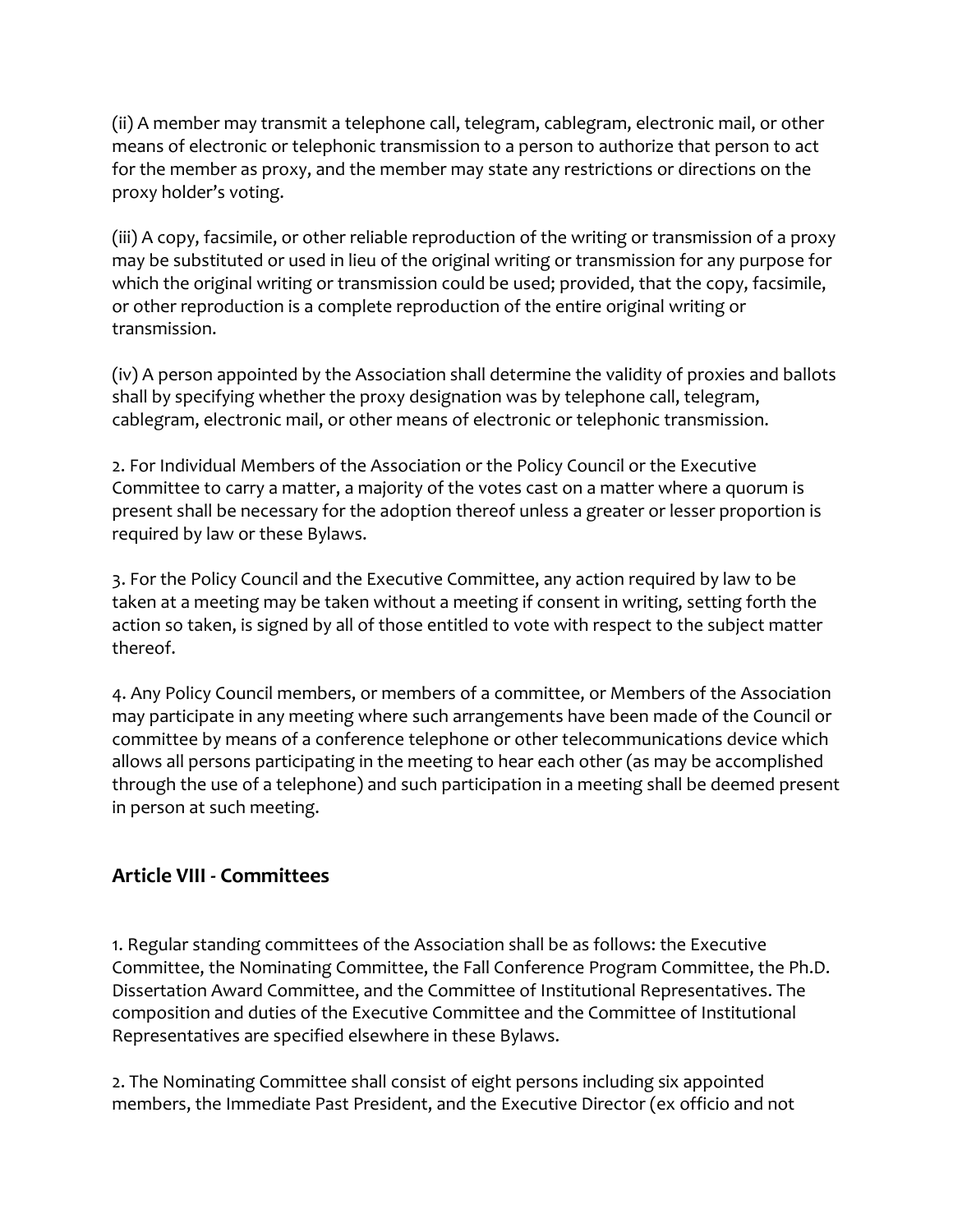voting). The term on the committee of each appointed member shall be two years. Every year the President shall appoint three new persons to the committee and designate one of the appointed members who is returning to the committee from the prior year to serve as committee chair. The committee chair shall be responsible for organizing the process of forming slates of nominees for Policy Council and Officer positions and reporting the committee's recommendations as specified elsewhere in these Bylaws.

3. The Fall Conference Program Committee shall consist of the President-Elect and those persons appointed to the committee by the President-Elect to review and accept sessions for the Fall Research Conference. The President-Elect shall have final authority over the committee's actions and decisions under guidance established by the Policy Council.

4. The Ph.D. Dissertation Award Committee shall consist of three persons appointed by the President to review and select one winner and two honorable mentions from among the qualified dissertations submitted each year for the award. The President shall appoint one member of the committee to be chair. Otherwise, the committee is responsible for setting its procedures.

5. Other committees of the Association may be created by the President with the approval of the Policy Council for stated periods and stipulated assignments. The President shall appoint a chair for each committee. They shall report to the Policy Council as requested by the President and thereupon be discharged. Unless specifically approved by the Policy Council for that purpose, committee reports shall not be deemed to state the views of the Association or to commit it in any way.

#### **Article IX - Amendments**

These Bylaws may be amended or repealed or new Bylaws adopted upon: (1) the affirmative vote of a majority of all voting members of the Policy Council at any regular or special meeting of the Council provided that a description, summary, or the actual text of such proposed change is included in compliance with the notice period in these Bylaws, unless notice is waived by unanimous agreement of the Council; and (2) the affirmative vote of a majority of all Individual Members who are voting, by any voting means authorized by these Bylaws, with the exception that the Annual Business Meeting may not conduct such a vote on behalf of all Individual Members.

### **Article X – Indemnification**

Every person who is or shall have been a Policy Council Member or Officer of the Association and his or her personal representatives may be indemnified by the Association against all costs and expenses actually and necessarily incurred by or imposed upon him or her in connection with the defense of any action, suit, or proceeding to which he or she may be